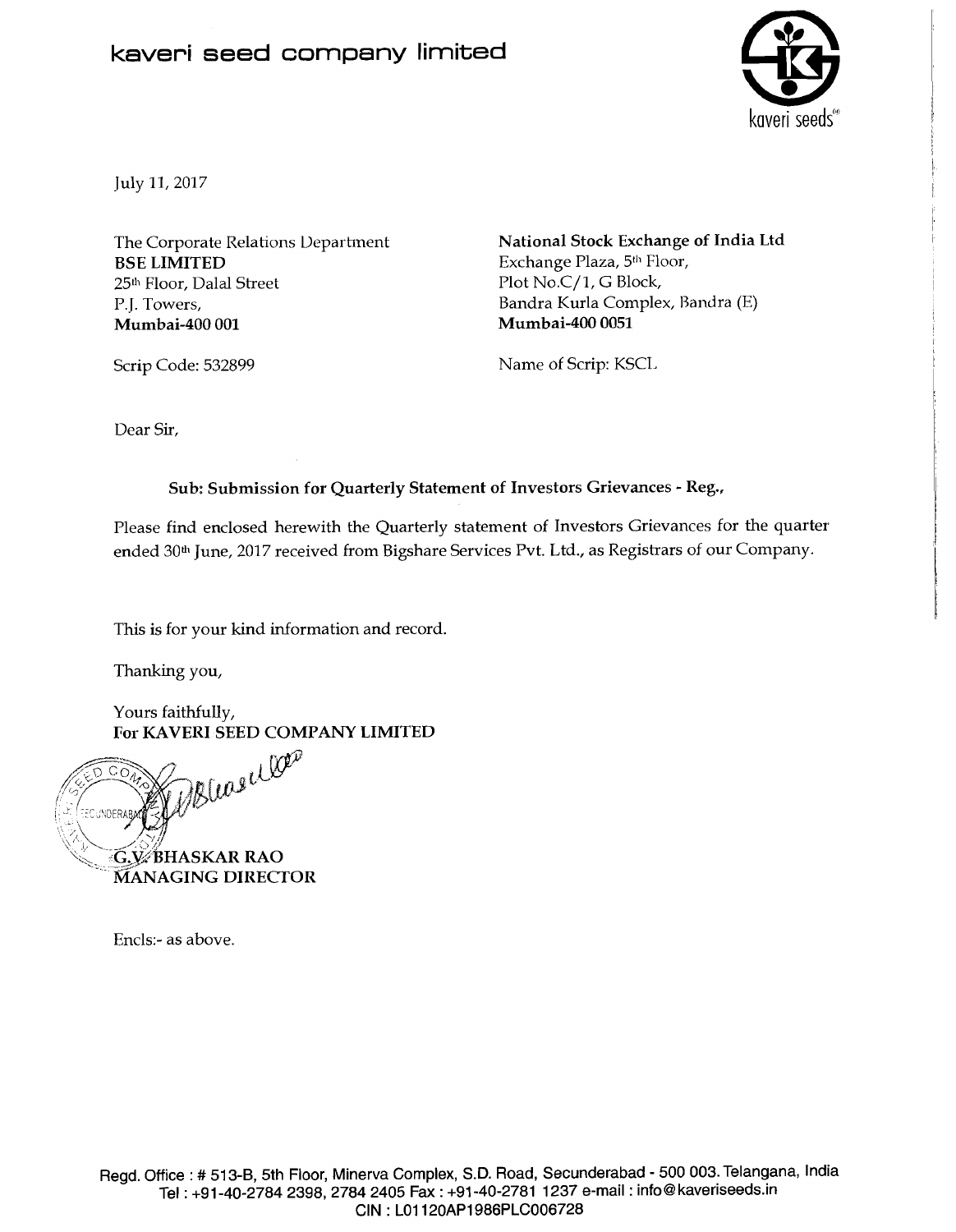## **kaveri seed company limited**



July 11,2017

**BSE LIMITED** Exchange Plaza, 5<sup>th</sup> Floor, 25<sup>th</sup> Floor, Dalal Street Plot No.C/1, G Block, P.J. Towers, and the same complex of the Bandra Kurla Complex, Bandra (E) Mumbai-400 0051

'The Corporate Relations Department **National Stock Exchange of India Ltd Mumbai-400 001 Mumbai-400 0051** 

Scrip Code: 532899 Name of Scrip: KSCL

Dear Sir,

## **Sub: Quarterly Statement of Investors Grievances for the quarter ended 3oth June, 2017** - **Reg**

Pursuant to Regulation 13(3) of SEBI (Listing Obligations and Disclosure Requirements) Regulations, 2015, we furnish hereunder the Investors Grievance Report for the Quarter ended 30th June, 2017.

| Particulars                                                   | No. of complaints |
|---------------------------------------------------------------|-------------------|
|                                                               |                   |
| Number of Investor complaints pending at the beginning of the |                   |
| quarter i.e., 01 <sup>st</sup> April, 2017                    |                   |
| Number of Investor complaints received during the quarter     |                   |
| Number of Investor complaints disposed off during the quarter |                   |
| Number of Investor complaints remaining unresolved at the end |                   |
| of the quarter i.e., 30 <sup>th</sup> June, 2017              |                   |

This is for your kind information and records.

Thanking you,

Yours faithfully, **FOD KAYERI SEED COMPANY LIMITED** 

**&~a** 

G.V. **BHASKAR RAO MANAGING DIRECTOR** 

Encls:- $a/a$ .